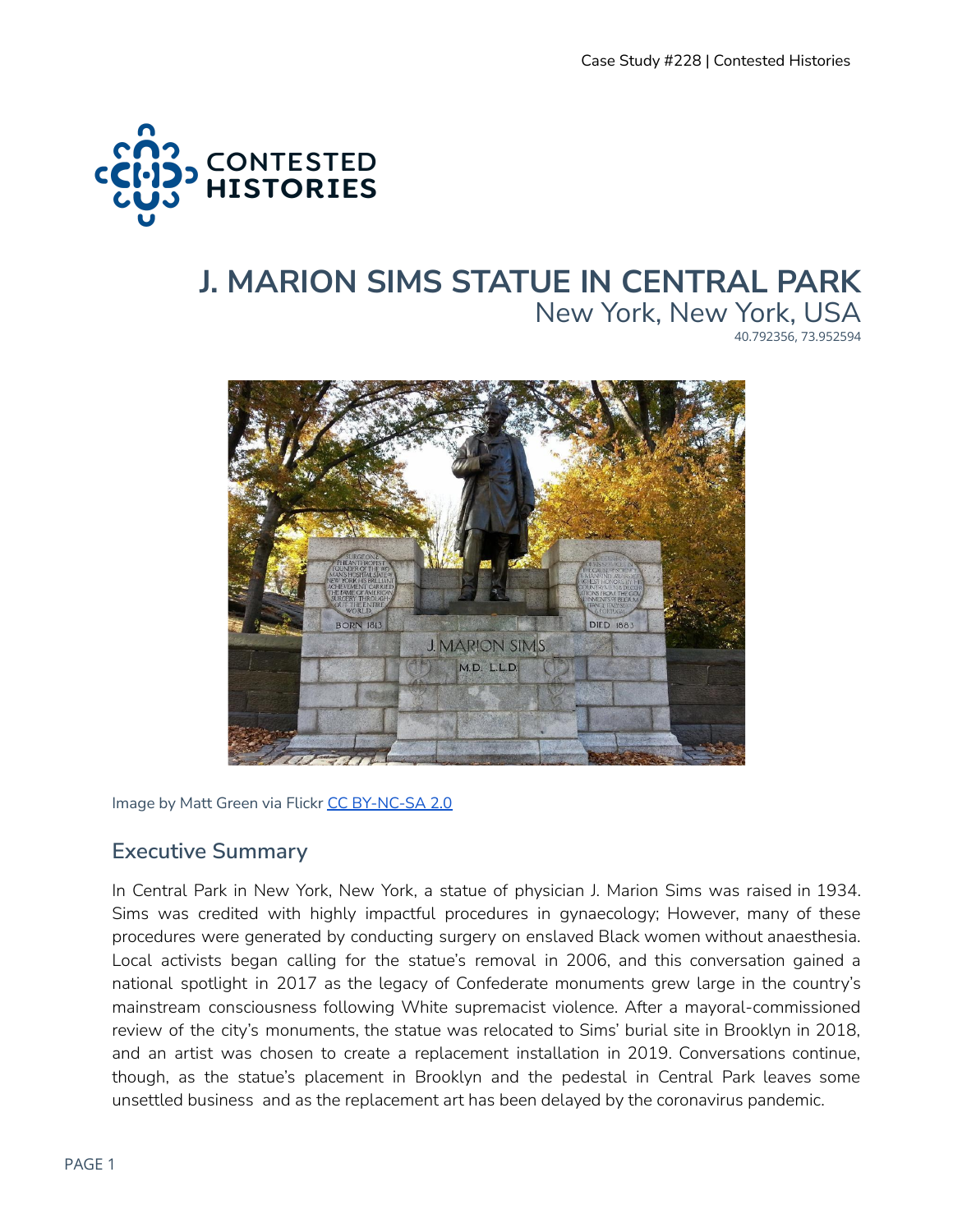# **Introduction**

J. Marion Sims was a prominent American physician renowned for developing techniques and tools that advanced gynaecological practice; However, many are unaware that Sims conducted his experiments on enslaved Black women without providing anaesthesia. A commemorative statue praising Sims for his 'brilliant achievements' was cast in Munich in 1892 and erected in Central Park in 1934. Although local activists and campaigners had been advocating for the statue's removal since 2006, pressure on municipal governments escalated in 2017 after a nationwide conversation regarding the removal of confederate monuments was sparked as a result of White supremacist violence and terrorism. A 2018 mayoral-commissioned review of New York City's monuments recommended that Sim's statue be relocated and an explanatory plaque be added, among other recommendations. The statue was relocated to Sim's burial site in Brooklyn in April 2018; however, the pedestal remains in Central Park, and other Sims' iconography remains in South Carolina.

# **Background**

#### *J. Marion Sims – Background*

James (J.) Marion Sims (1813-1883) was a prominent American gynaecologist. Sims is credited with developing multiple gynaecological advancements, including the vaginal speculum (previously known as the 'Sims' speculum'), and his surgical technique for repair of vesicovaginal fistulas. $^1$  He also established the first women's hospital in the United States.<sup>2</sup> However, Sims' unethical and inhumane experimental practises have garnered increasing attention in recent years.

Sims ran his own medical clinic whilst regularly undertaking additional work as a plantation physician.<sup>3</sup> From 1845 to 1849, Sims perfected his surgical correction for vesicovaginal fistulas by experimenting on enslaved Black women who were not administered (or offered) anaesthesia. Sims appealed to White men and asked them to send him their enslaved women suffering from vesicovaginal fistulas. $^{4,5}$  It is thought that Sims experimented on up to 17 women, $^6$  although he only names three women in his writings: Anarcha, Betsey and Lucy. Most women were subjected to multiple experiments, with Sims performing over 30 surgeries on Anarcha alone. Sims also wrote that the severity of the procedures did not warrant administration of anaesthesia, and a widespread myth (which is still prevalent in the current day)<sup>7</sup> postulated that Black people experience pain

<sup>1</sup> John Allan Wyeth, "American Medical Biographies/Sims, James Marion - Wikisource, the Free Online Library," *American Medical Biographies*, 1920.

<sup>&</sup>lt;sup>2</sup> Adam Serwer, "Why a Statue of the 'Father of Gynecology' Had to Come Down - The Atlantic," Atlantic, April 18, 2018.

<sup>&</sup>lt;sup>3</sup> Shankar Vendantam, "Interview with Vanessa Northington Gamble: Remembering Anarcha, Lucy, and Betsey: The Mothers of Modern Gynecology," *National Public Radio*, February 16, 2016.

<sup>4</sup> Ibid.

<sup>5</sup> Lauren Sausser, "'Savior of Women' or Medical Monster?" *Post and Courier*, April 17, 2017.

<sup>6</sup> Ibid.

<sup>&</sup>lt;sup>7</sup> Kelly M. Hoffman et al., "Racial Bias in Pain Assessment and Treatment Recommendations, and False Beliefs about Biological Differences between Blacks and Whites," *Proceedings of the National Academy of Sciences of the United States of America* 113, no. 16 (2016): 4296–4301.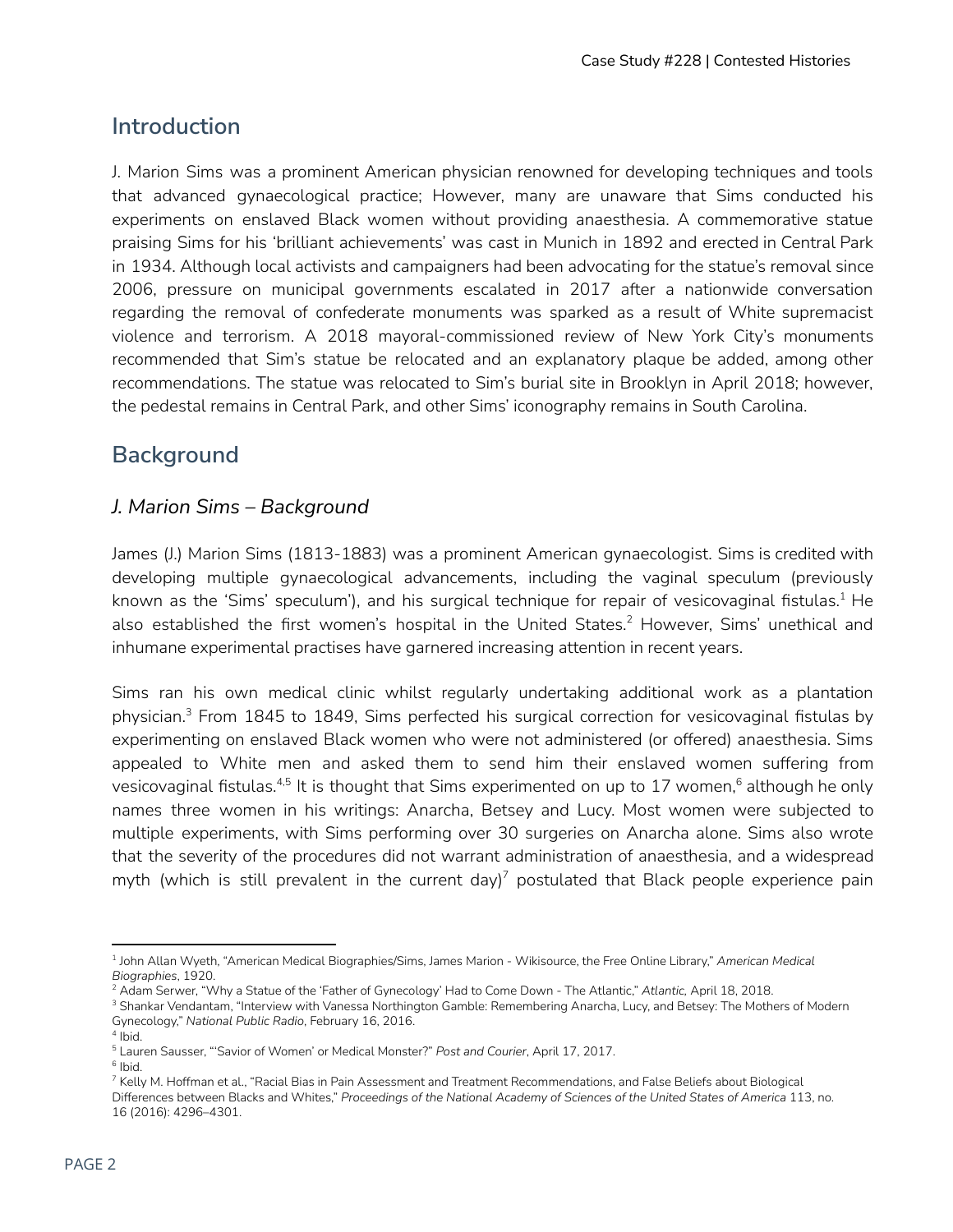differently than White people.<sup>8</sup> However, Sims acknowledged that the enslaved women he was operating on were experiencing severe pain, writing that he thought Lucy might pass away from the severe agony she experienced during one procedure. $^9$  Furthermore, Sims administered anaesthesia to the White women he performed the procedure on in the following years.

Sims went on to receive various accolades and recognitions for his contributions to the medical field; He was president of the American Medical Association and a member of the New York Academy of medicine, with various iconographic pieces placed across the country in his honour. $^{10}$  However, in inscriptions accompanying these iconographic pieces (as well as in most medical textbooks), no acknowledgement is made of his experimentation on enslaved Black women or of the contributions, these women made to advancing the medical field.

### *Ethical Implications of Sims' Experiments*

Sims' experiments have prompted discussion regarding the unethical treatment of the women on whom he operated. It has been highlighted that the women were unable to truly consent to their use as Sims' experimental subjects since they were regarded as the property of their plantation owners and not as autonomous individuals. As Professor Vanessa Northington Gamble, a physician and medical historian at The George Washington University stated in a 2016 interview with NPR:

These women were property. These women could not consent. These women also had value to the slaveholders for production and reproduction – how much work they could do in the field, how many enslaved children they could produce. And by having these fistulas, they could not continue with childbirth and also have difficulty working. $^{\rm 11}$ 

Gamble highlights how the decision to treat these women was undertaken, at least in part, due to their economic value to their owners, and not solely to improve their health and wellbeing. The women were also treated unequally to Sims' White patients, to whom he administered anaesthesia when conducting the same procedures.

Some have argued that Sims is deserving of an honourable legacy for the contributions he's made to the medical field, as vesicovaginal fistulas were far more debilitating and stigmatised before his discovery of a surgical cure.<sup>12</sup> However, others have highlighted how Sims' experiments contributed to long-lasting racism in both medical practice and research that is still prevalent today. $^{\rm 13}$ 

#### *Sims Iconography across the United States*

<sup>8</sup> Camila Domonoske, "'Father Of Gynecology,' Who Experimented On Enslaved Women, No Longer On Pedestal In NYC," *National Public Radio*, April 17, 2017.

<sup>&</sup>lt;sup>9</sup> Ibid.

<sup>10</sup> Lauren Sausser, "'Savior of Women' or Medical Monster?" *Post and Courier*, April 17, 2017.

<sup>&</sup>lt;sup>11</sup> Shankar Vendantam, "Interview with Vanessa Northington Gamble: Remembering Anarcha, Lucy, and Betsey: The Mothers of Modern Gynecology," *National Public Radio*, February 16, 2016.

<sup>12</sup> L. Lewis Wall, "The Medical Ethics of Dr J Marion Sims: A Fresh Look at the Historical Record," *Journal of Medical Ethics* 32, no. 6 (2006): 346–50.

<sup>&</sup>lt;sup>13</sup> Shankar Vendantam, "Interview with Vanessa Northington Gamble: Remembering Anarcha, Lucy, and Betsey: The Mothers of Modern Gynecology," *National Public Radio*, February 16, 2016.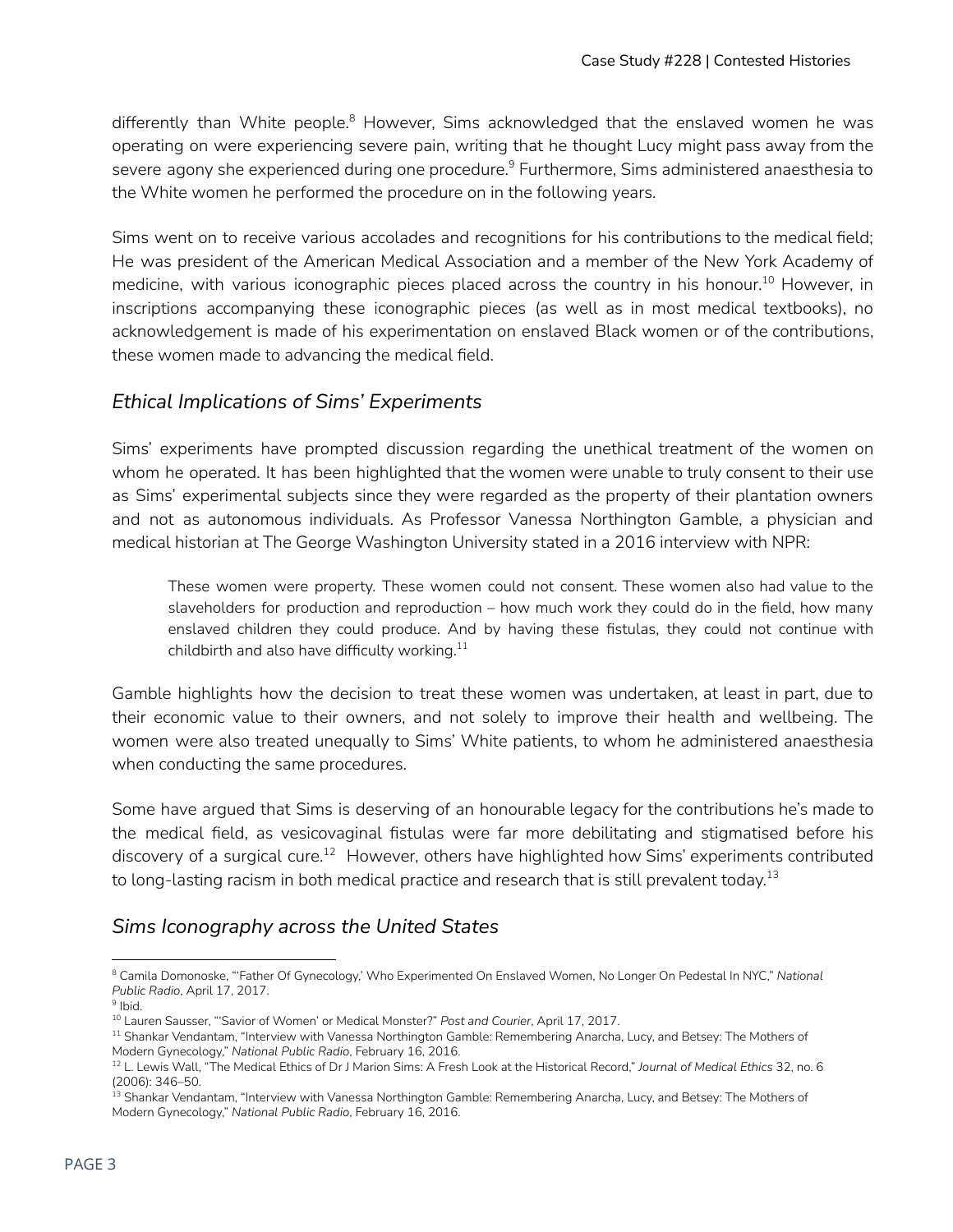Multiple iconographic pieces that memorialise Sims were placed across the U.S., including busts, paintings, statues and namesake awards. A commemorative monument of Sims, erected in 1929 by the South Carolina Medical Association, it's Women's Auxiliary, and the state, currently stands in Columbia, South Carolina.<sup>14</sup> A painting depicting Sims along with one of his enslaved patients and medical colleagues, which was commissioned in 1982, was removed from the University of Alabama's Centre for Advanced Medical Studies in 2006 after multiple complaints.<sup>15</sup> In 2018, the Medical University of South Carolina renamed a chairmanship originally named after Sims. 16

However, the most notorious Sims monument is the one discussed in this case: a commemorative statue in New York. The roughly 2.5-metre tall bronze statue depicts Sims standing, looking down on pedestrians. It was originally cast in 1892 in Munich, Germany in honour of Simis's 'medical achievements.' $^{17}$  The statue was first unveiled in Bryant Park in New York City in 1894. $^{18}$  At this ceremony, Physician Paul Mundé praised Sims, claiming that through his 'genius… a special branch of medical science and practice was so renovated, improved, and elevated as to create an era in medicine.<sup>'19</sup> Sims's statue was moved from Bryant Park to Central Park in 1934 to be closer to the New York Academy of Medicine.<sup>20</sup> While the statue was in Central Park, it rested atop a concrete pedestal. In 2018, it was moved to Sims's burial site in Brooklyn, New York after local and national calls for its removal. $^{21}$  The statue's pedestal remains in Central Park. The rest of this case highlights conversations that arose regarding Sims and the decision-making process concerning his commemorative statue in New York.

# **History of the Contestation**

#### *Early opposition*

Viola Plummer, an 81-year-old Black activist, was one of the first recorded individuals to call attention to the statue in 2006, citing Sims' unethical experimentation on enslaved Black women.<sup>22</sup> Plummer began highlighting Sims' unethical experiments following the publication of *Medical Apartheid: The Dark History of Medical Experimentation on Black Americans from Colonial Times to the Present,* a book by Harriet A. Washington, which describes Sims' experimentation on enslaved Black women throughout his career. TIME magazine raised some concerns with the statue in a 1959 issue; However, the article only addressed the lack of recognition for the women's contributions to the medical field, and not the unethical practises of Sims. $^{23}$  Following early activism from Plummer, a campaign sponsored by East Harlem Preservation was initiated to advocate for the removal of the

<sup>14</sup> One Columbia Arts and Culture, "J. Marion Sims Monument," *One Columbia Arts and Culture*, accessed December 15, 2020.

<sup>15</sup> Washington Post, "A 19th-Century Doctor &," *Washington Post,* 2006.

<sup>16</sup> P.R. Lockhart, "New York Removes J. Marion Sims Statue of Surgeon Who Experimented on Enslaved Women – Vox," *Vox*, April 18.

 $18$  lbid. <sup>17</sup> Melissa Acosta, "James Marion Sims Statue in New York," *Clio: Your Guide to History*, May 20, 2020.

<sup>19</sup> Paul Mundé, "Dr. J Marion Sims–The Father of Modern Gynecology," Medical Record 46, no. 17 (1894): 514.

 $20$  Ibid.

 $21$  lbid.

<sup>22</sup> Nadja Sayej, "J Marion Sims: Controversial Statue Taken down but Debate Still Rages," *Guardian*, April 21, 2018.

<sup>23</sup> TIME: The Vault, "The Men in Her Life," *TIME: The Vault,* January 5, 1959.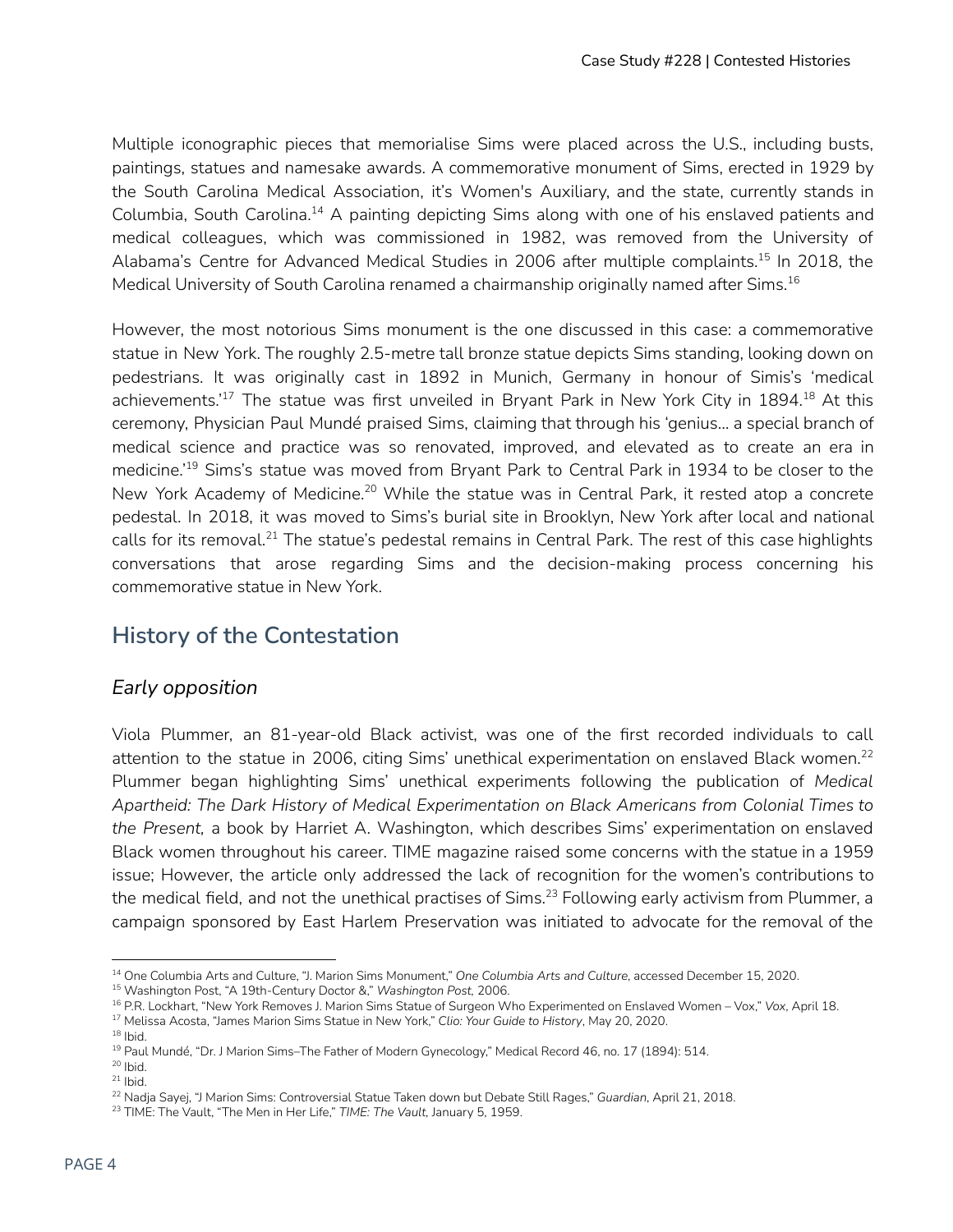statue.

In 2011, Melissa Mark-Viverito, an East Harlem councilwoman, joined the campaign and wrote a letter to the New York City Parks Department requesting that the statue of Sims be removed.<sup>24</sup> The Parks Department refused this request, and claimed that 'the city does not remove 'art' for content.' 25 However, in 2016, the Parks Department offered to add a plaque to the statue honouring the three women whom Sims named as his experimental subjects: the community board rejected this offer and again called for the statue's removal.<sup>26</sup> In early 2017, the campaign held an expert panel discussion of the Sims statue, which was broadcast on Manhattan Neighbourhood Network. The campaign gained national attention later in 2017, when i) the Confederate flag was removed from the South Carolina Statehouse by activist Bree Newsome following the murder of 9 Black parishioners by White supremacist Dylann Roof in June, and ii) when a White supremacist protesting the removal of a monument honouring Confederate General Robert E. Lee drove his car into a crowd of counter protestors in Virginia, killing a 32-year-old Heather Heyer in August. 27

#### *Nationwide discourse in 2017 and resultant NYC mayoral-commissioned review*

In response to the national controversy, New York City mayor Bill de Blasio commissioned a review of monuments, markers and city art in September 2017. The associated report described the Commission's charge:

This Commission was established to advise the Mayor on issues relating to public art, monuments, and historic markers on City-owned property. Specifically, the Commission's charge is to develop non-binding recommendations on how the City should address City-owned monuments and markers on City property, particularly those that are subject to sustained negative public reaction or may be viewed as inconsistent with the values of New York City, by which we mean a just city that prioritises diversity, equity, and inclusion. The Mayoral Advisory Commission on City Art, Monuments, and Markers recognizes its role in advising the Mayor of the City of New York and offers non-binding recommendations prioritising complex, inclusive histories and opportunities for different future possibilities. The following recommendations are rooted in the Commission's shared values and respect for multiple viewpoints. 28

The Commission advisory board was composed of various individuals, including those with expertise in 'history, art and antiquities, public art and public space, preservation, cultural heritage, diversity and inclusion, and education.' 29

# **Decision-Making Processes**

From its inception in September 2017, the Commission had 90 days to complete its report. The

 $29$  lbid.

<sup>24</sup> East Harlem Preservation, "Beyond Sims: The Committee to Empower Voices for Healing and Equity," *East Harlem Preservation,* accessed December 15, 2020.

 $25$  lbid.

<sup>26</sup> Ibid.

 $27$  Ibid.

<sup>&</sup>lt;sup>28</sup> Mayoral Advisory Commission, "Mayoral Advisory Commission on City Art, Monuments and Markers: Report to the City of New York," *City of New York*, 2018, 4.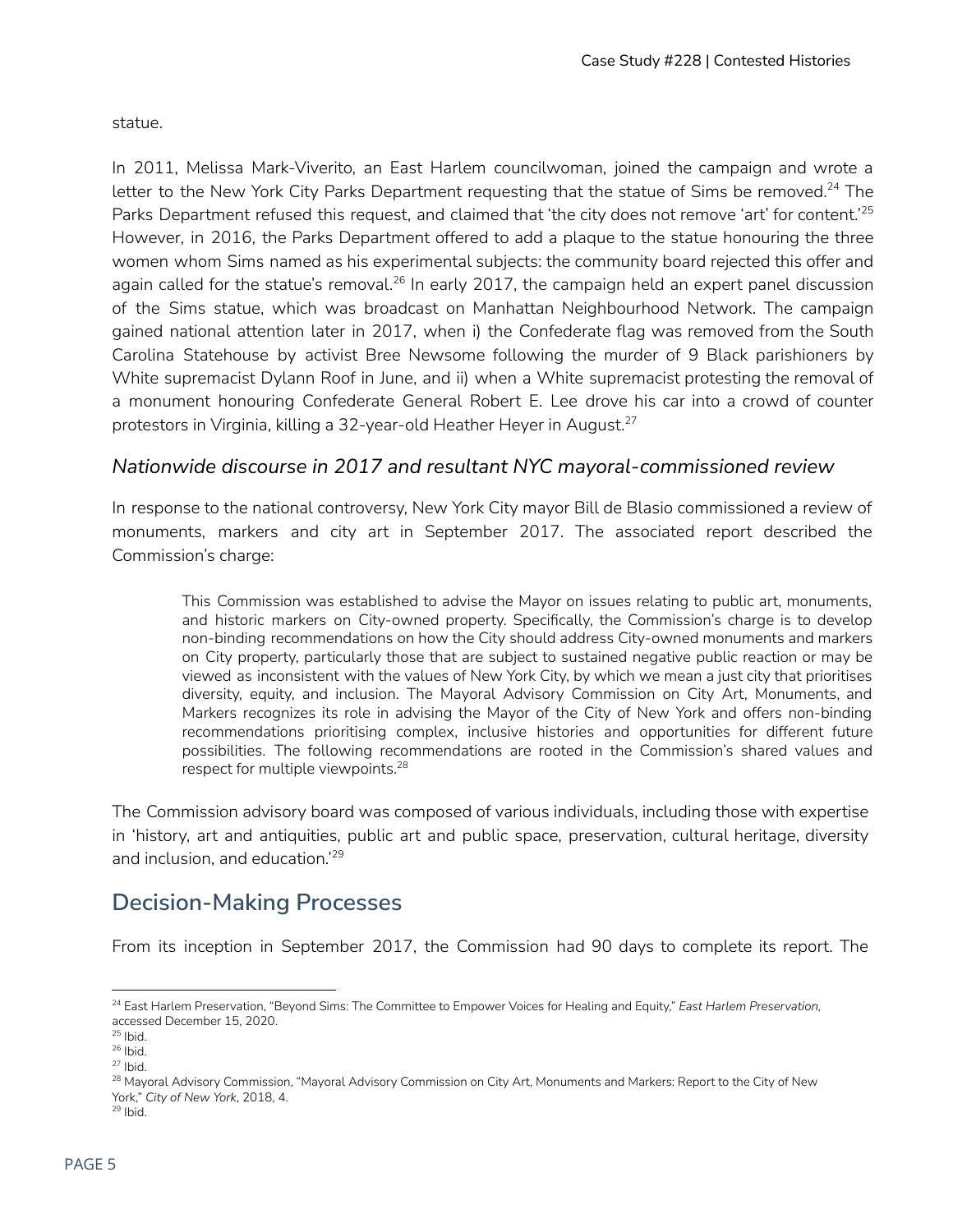Commission held 5 public hearings and 3 meetings, at which members of the public were able to provide spoken or written testimonies. A public survey was also administered for which respondents were asked to provide their opinions of current monuments, and to make suggestions for new ones. Using data collected over the 90 days, the Commission submitted a series of recommendations to de Blasio for consideration. The Commission noted in their report that Sims' monument 'has come to represent a legacy of oppressive and abusive practises on bodies that were seen as subjugated, subordinate, and exploitable in service to his fame', and stated that New York City must take action to 'reframe this narrative.'<sup>30</sup> The Commission made 4 non-binding recommendations to the mayor regarding the Sims statue:

1. **Relocate** the statue of J. Marion Sims, without its pedestal, to another publicly accessible site;

2. **Add an explanatory plaque** on the pedestal in its current location as well as the statue in its new home that informs the public of the origins of the monument, including the legacy of non-consensual medical experimentation on women of color broadly and Black women specifically that Sims has come to symbolize; and add the names Lucy, Anarcha, and Betsey (family names unknown), the three women on whom Sims conducted his medical experiments, and their histories if possible, to honor the sacrifice of the women whose bodies were used in the name of medical and scientific advancement;

3. Partner with an appropriate organization to **program in-depth public dialogues** and symposia on the history of non-consensual medical experimentation on people of color, particularly women, based in part on the legacy of J. Marion Sims;

4. With public input, **commission new work** for the existing pedestal that reflects issues raised by Sims's legacy. For example, in collaboration with the New York City Department of Education, issue a call for names of prominent women of color in science and medicine and commission new monuments to these women, so that young people in the community and citywide will be able to see the accomplishments of their ancestors reflected in their public space. $^{\rm 31}$ 

Sims' statue was ultimately relocated to Green Wood Cemetery in Brooklyn, where he is buried, in 2018. There is ongoing discussion regarding the statue's relocation to Brooklyn, a neighbourhood composed largely of residents of colour who experience harm and neglect as a result of the racist legacies in medicine and research to which Sims contributed directly. The sustained presence of the statue's pedestal in Central Park is also a point of contestation, and replacement art has been discussed. In 2019, a panel chosen by the city selected an artist to create the replacement art; However, this selection was met with dissent from the community and local organisations, such as East Harlem Preservation.<sup>32</sup> Eventually, the community's preferred artist, Vinnie Bagwell, was selected to craft the replacement art. $^{33}$  Subsequently, the coronavirus pandemic's impact in 2020 delayed the creation and installation of this replacement. 34

The initial response to the Sims statue was bottom-up, originating from grassroots activism with awareness existing primarily at this level for many years before the conversation became nation-wide more than 10 years later. The decision making process for any actions concerning the statue was top-down; even though members of the public and local activists were consulted

<sup>30</sup> Ibid., 21f.

<sup>31</sup> Ibid., 22.

 $33$  lbid. <sup>32</sup> Helen Holmes, "Replacement of Monument Dedicated to J. Marion Sims Sparks Community Outcry," *Observer*, October 8, 2019.

<sup>34</sup> Katie Honan, "Coronavirus Delays Replacement of Controversial Statue Removed From Central Park," *Wall Street Journal*, October 20, 2020.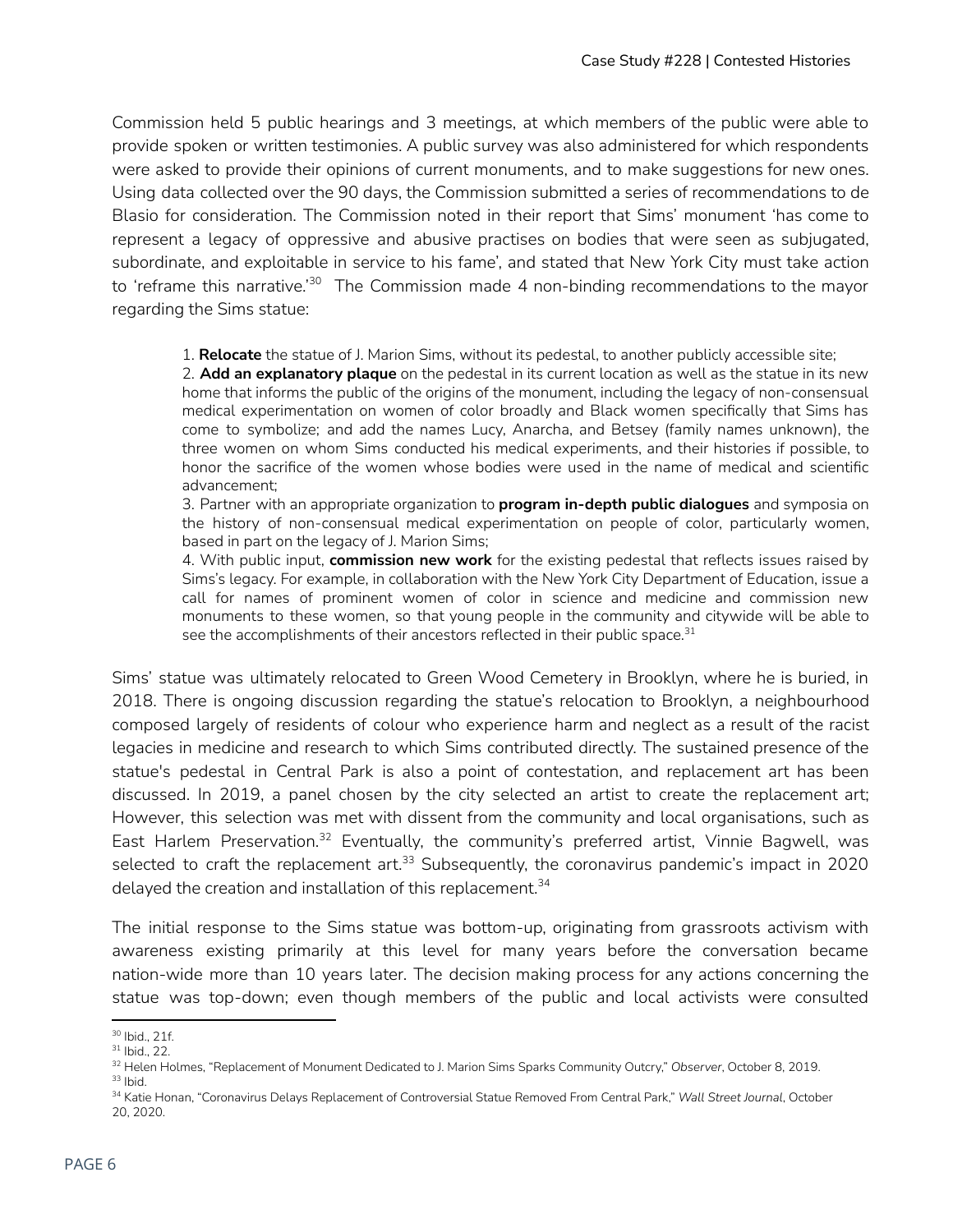throughout the Commission's investigation, the recommendations of the report were non-binding, and the decision to remove the statue was ultimately made by Mayor de Blasio.

# **Summary and Conclusions**

After years of sustained grassroots activism, the Central Park statue of J. Marion Sims was relocated to his burial site in Brooklyn in 2018. New York City mayor Bill de Blasio decided to relocate the statue according to non-binding recommendations from a city-wide commissioned review of monuments, markers and city art. The review was commissioned following an escalation of the discourse surrounding confederate-era monuments, which occurred as a result of multiple instances of racially-motivated terrorism in the year prior. The review also recommended that the pedestal from the statue remain in central park, however, local activists are still campaigning for the pedestal to be relocated, as well. While an artist has been chosen to create replacement art, the implementation has been delayed by the impact of the coronavirus pandemic. The decision-making process for this particular statue sheds light on how local public opinions can be respected, acknowledged and incorporated into decisions to address contested monuments. However, it also raises questions regarding how and why grassroots movements raise awareness over extended periods of time, and how this dynamic is influenced by long-standing systematic racist and sexist legacies.

### Research contributed by Cori Campbell and Alexandra Crew

Last updated April, 2022

### References

- Acosta, Melissa. "James Marion Sims Statue in New York." *Clio: Your Guide to History*. May 20, 2020. <https://www.theclio.com/entry/103107>.
- Domonoske, Camila. "'Father Of Gynecology,' Who Experimented On Enslaved Women, No Longer On Pedestal In NYC ." *National Public Radio.* April 17, 2017. [https://www.npr.org/sections/thetwo-way/2018/04/17/603163394/-father-of-gynecology](https://www.npr.org/sections/thetwo-way/2018/04/17/603163394/-father-of-gynecology-who-experimented-on-slaves-no-longer-on-pedestal-in-nyc?t=1607959227257) [-who-experimented-on-slaves-no-longer-on-pedestal-in-nyc?t=1607959227257.](https://www.npr.org/sections/thetwo-way/2018/04/17/603163394/-father-of-gynecology-who-experimented-on-slaves-no-longer-on-pedestal-in-nyc?t=1607959227257)
- East Harlem Preservation. "Beyond Sims: The Committee to Empower Voices for Healing and Equity." *East Harlem Preservation*. Accessed December 15, 2020. [http://ehp.nyc/beyond-sims/.](http://ehp.nyc/beyond-sims/)
- Hoffman, Kelly M., Sophie Trawalter, Jordan R. Axt, and M. Norman Oliver. "Racial Bias in Pain Assessment and Treatment Recommendations, and False Beliefs about Biological Differences between Blacks and Whites." *Proceedings of the National Academy of Sciences of the United States of America* 113, no. 16 (2016): 4296–4301. [https://doi.org/10.1073/pnas.1516047113.](https://doi.org/10.1073/pnas.1516047113)
- Holmes, Helen. "Replacement of Monument Dedicated to J. Marion Sims Sparks Community Outcry." *Observer*. October 8, 2019.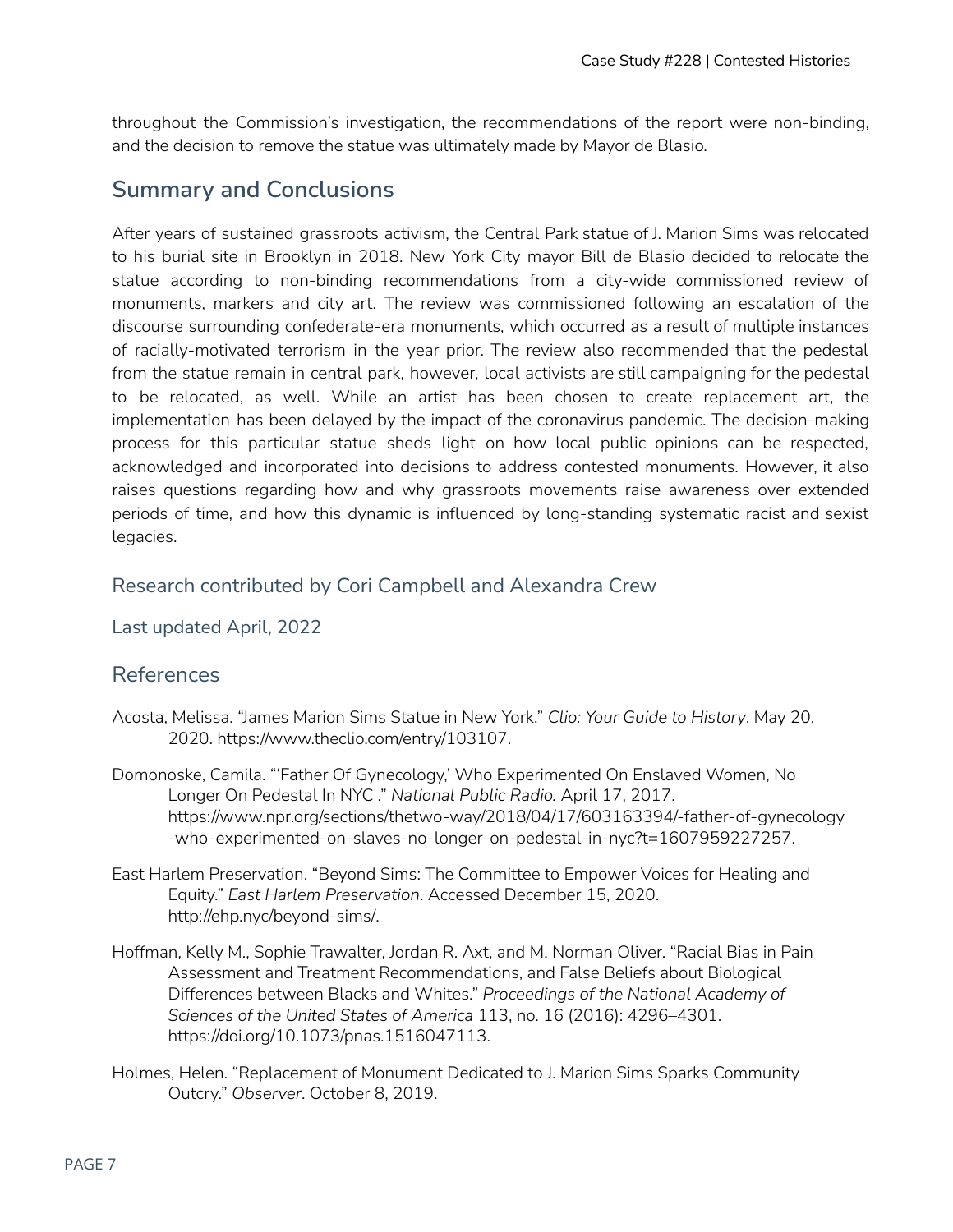[https://www.wsj.com/articles/coronavirus-delays-replacing-controversial-statue-removed](https://www.wsj.com/articles/coronavirus-delays-replacing-controversial-statue-removed-from-central-park-11603231517)[from-central-park-11603231517.](https://www.wsj.com/articles/coronavirus-delays-replacing-controversial-statue-removed-from-central-park-11603231517)

- Honan, Katie. "Coronavirus Delays Replacement of Controversial Statue Removed From Central Park." *Wall Street Journal*. October 20, 2020. [https://observer.com/2019/10/j-marion-sims-monument-harlem-sculpture-replacement-si](https://observer.com/2019/10/j-marion-sims-monument-harlem-sculpture-replacement-simone-leigh-vinnie-bagwell/) [mone-leigh-vinnie-bagwell/](https://observer.com/2019/10/j-marion-sims-monument-harlem-sculpture-replacement-simone-leigh-vinnie-bagwell/).
- Lockhart, P.R. "New York Removes J. Marion Sims Statue of Surgeon Who Experimented on Enslaved Women - Vox." *Vox*. April 18, 2018. https://www.vox.com/identities/2018/4/18/17254234/j-marion-sims-experiments-slaveswomen-gynecology-statue-removal.
- Mayoral Advisory Commission. "Mayoral Advisory Commission on City Art, Monuments and Markers: Report to the City of New York." *City of New York*. 2018. <https://www1.nyc.gov/assets/monuments/downloads/pdf/mac-monuments-report.pdf>.
- Mundé, Paul. "Dr. J Marion Sims–The Father of Modern Gynecology." *Medical Record* 46, no. 17 (1894): 514. [https://www.proquest.com/openview/c22cb395f3126fb16261a3f2cf34cf9d/1?pq-origsite](https://www.proquest.com/openview/c22cb395f3126fb16261a3f2cf34cf9d/1?pq-origsite=gscholar&cbl=40146) [=gscholar&cbl=40146](https://www.proquest.com/openview/c22cb395f3126fb16261a3f2cf34cf9d/1?pq-origsite=gscholar&cbl=40146).
- One Columbia Arts and Culture. "J. Marion Sims Monument." *One Columbia Arts and Culture.* Accessed December 15, 2020. <https://www.onecolumbiasc.com/public-art/j-marion-sims-monument/>.
- Sausser, Lauren. "'Savior of Women' or Medical Monster?" *Post and Courier.* April 17, 2017. https://data.postandcourier.com/saga/jmarionsims/page/1.
- Sayej, Nadja. "J Marion Sims: Controversial Statue Taken down but Debate Still Rages." *Guardian.* April 21, 2018. https://www.theguardian.com/artanddesign/2018/apr/21/j-marion-sims-statue-removed-n ew-york-city-black-women.
- Serwer, Adam. "Why a Statue of the 'Father of Gynecology' Had to Come Down The Atlantic." *Atlantic*. April 18, 2018. https://www.theatlantic.com/politics/archive/2018/04/why-a-statue-of-the-father-of-gyne cology-had-to-come-down/558311/.
- TIME: The Vault. "The Men in Her Life." *TIME: The Vault.* January 5, 1959. https://time.com/vault/issue/1959-01-05/page/51/.
- Vendantam, Shankar. "Interview with Vanessa Northington Gamble: Remembering Anarcha, Lucy, and Betsey: The Mothers of Modern Gynecology." *National Public Radio*. February 16, 2016. https://www.npr.org/transcripts/466942135?t=1607975021183.
- Wall, L. Lewis. "The Medical Ethics of Dr J Marion Sims: A Fresh Look at the Historical Record." *Journal of Medical Ethics* 32, no. 6 (2006): 346–50. https://doi.org/10.1136/jme.2005.012559.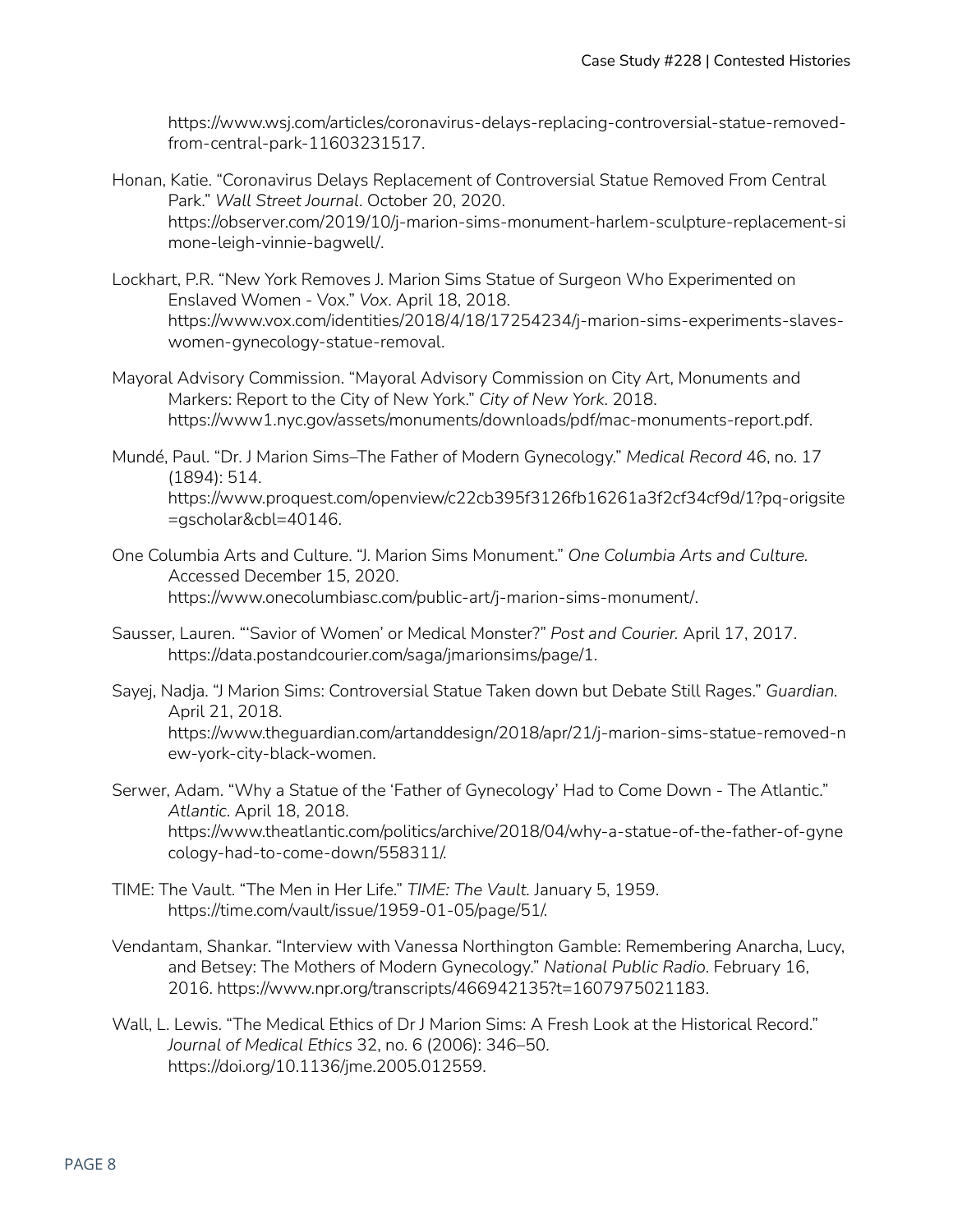Washington Post. "A 19th-Century Doctor &." *Washington Post*. 2006.

[https://www.washingtonpost.com/gdpr-consent/?next\\_url=https%3A%2F%2Fwww.washi](https://www.washingtonpost.com/gdpr-consent/?next_url=https%3A%2F%2Fwww.washingtonpost.com%2Farchive%2Flifestyle%2F2006%2F01%2F29%2Fa-19th-century-doctor-38%2Fb7534292-bdce-45f0-b5e0-c01ec647bcc9%2F%3Futm_term%3D.8d081c730fa4&utm_term=.8d081c730fa4) [ngtonpost.com%2Farchive%2Flifestyle%2F2006%2F01%2F29%2Fa-19th-century-doct](https://www.washingtonpost.com/gdpr-consent/?next_url=https%3A%2F%2Fwww.washingtonpost.com%2Farchive%2Flifestyle%2F2006%2F01%2F29%2Fa-19th-century-doctor-38%2Fb7534292-bdce-45f0-b5e0-c01ec647bcc9%2F%3Futm_term%3D.8d081c730fa4&utm_term=.8d081c730fa4) [or-38%2Fb7534292-bdce-45f0-b5e0-c01ec647bcc9%2F%3Futm\\_term%3D.8d081c73](https://www.washingtonpost.com/gdpr-consent/?next_url=https%3A%2F%2Fwww.washingtonpost.com%2Farchive%2Flifestyle%2F2006%2F01%2F29%2Fa-19th-century-doctor-38%2Fb7534292-bdce-45f0-b5e0-c01ec647bcc9%2F%3Futm_term%3D.8d081c730fa4&utm_term=.8d081c730fa4) [0fa4&utm\\_term=.8d081c730fa4.](https://www.washingtonpost.com/gdpr-consent/?next_url=https%3A%2F%2Fwww.washingtonpost.com%2Farchive%2Flifestyle%2F2006%2F01%2F29%2Fa-19th-century-doctor-38%2Fb7534292-bdce-45f0-b5e0-c01ec647bcc9%2F%3Futm_term%3D.8d081c730fa4&utm_term=.8d081c730fa4)

Wyeth, John Allan. "American Medical Biographies/Sims, James Marion - Wikisource, the Free Online Library." *American Medical Biographies*. 1920. https://en.wikisource.org/wiki/American\_Medical\_Biographies/Sims,\_James\_Marion.

## **Figures**

Matt Green. "I'm Just Walking", *Flickr*, 2018.

https://news.artnet.com/art-world/nyc-controversial-statues-1198181. (Cover Image)